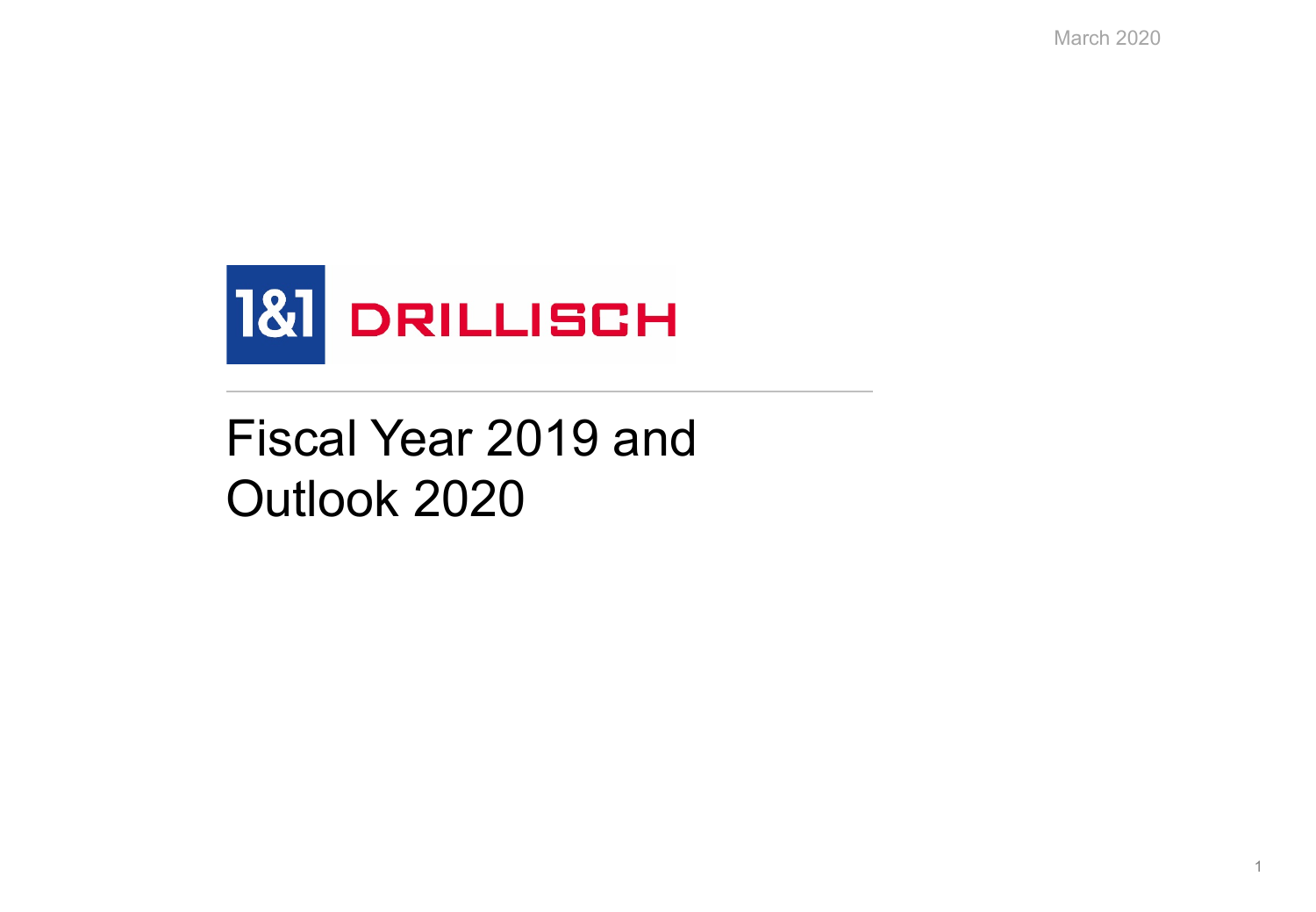

- **Company development 2019**
- **Financial indicators**
- **Outlook 2020**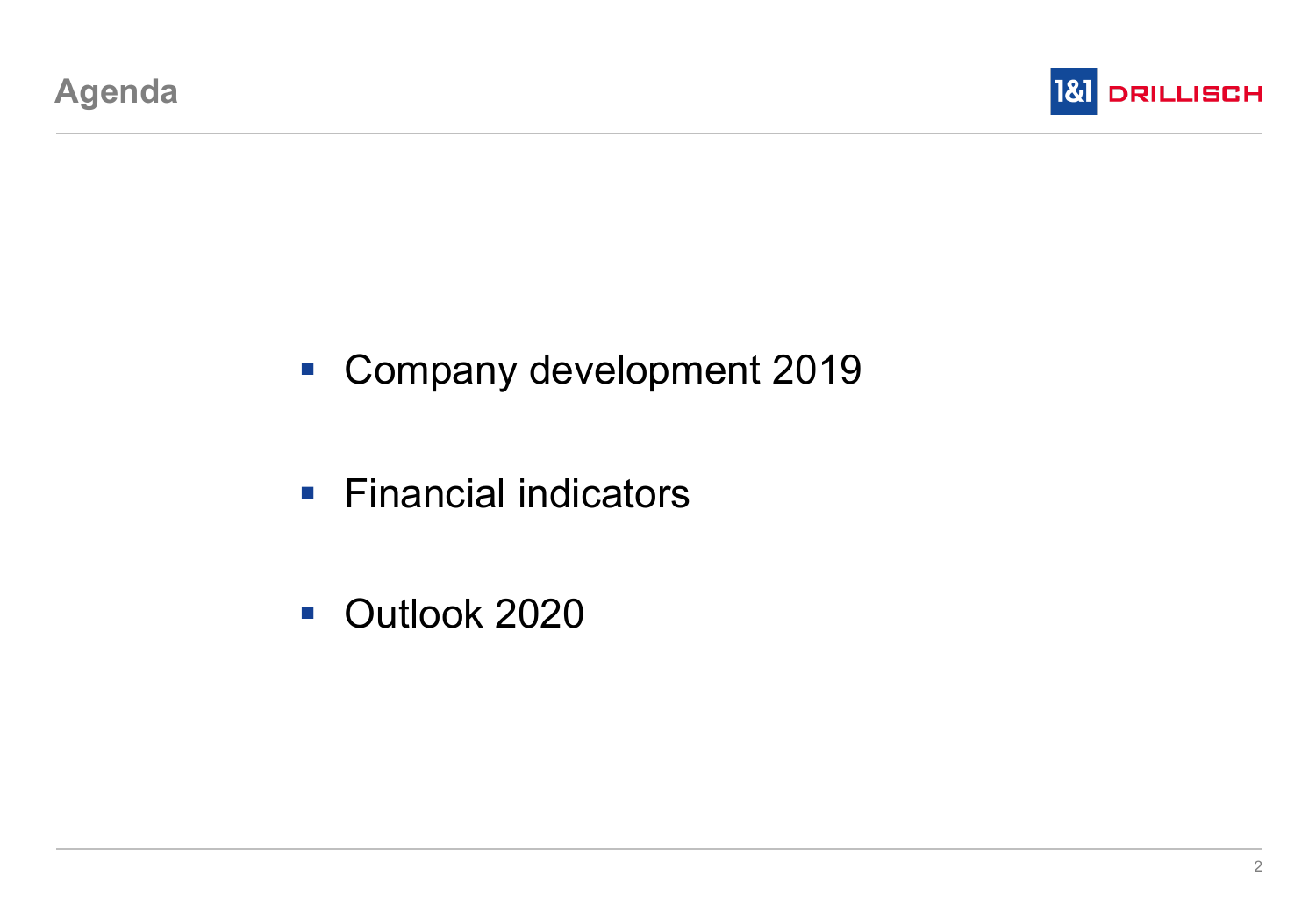

## Company development 2019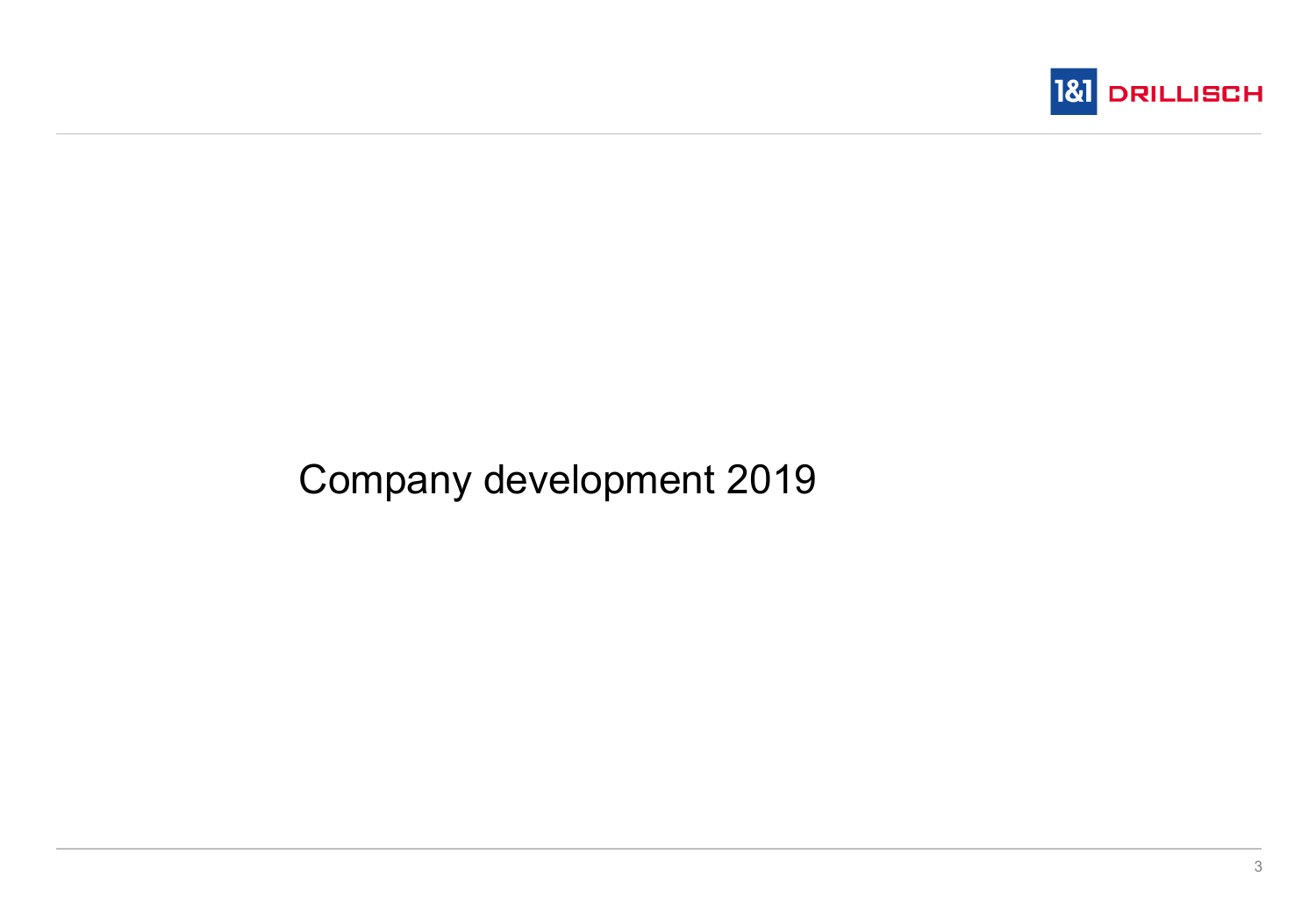

- Largest alternative DSL provider serving 4.34m broadband connections (ADSL, VDSL, FTTH)
- connect Landline Network Test: #1 in 2015, #2 in 2016, #1 in 2017, #2 in 2018, #3 in 2019



Last mile:

- VDSL-Vectoring (FTTC) mainly through Layer 2-infrastructure of Deutsche Telekom, Layer 3 besides
- Optic fibre (FTTH) via City Carrier
- **ADSL via further network operators**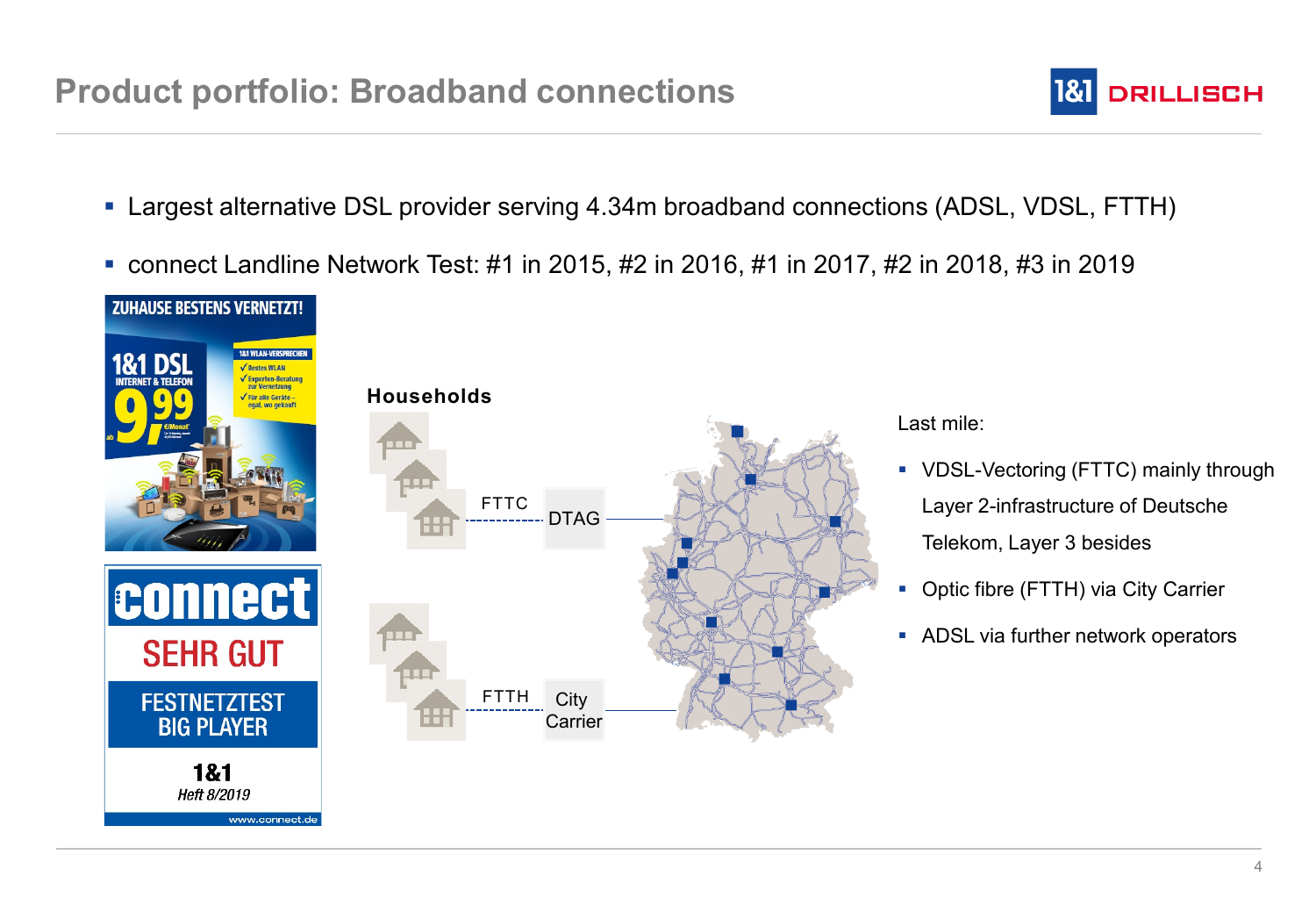#### **Product portfolio: Mobile**

- Germany's leading MVNO serving 9.99 million mobile services contracts
- **Broad market coverage**



- **Telefónica remedy partner with long**term guarantee of access to up to 30% of network capacity and all future technologies, incl. 5G
- **Additional procurement of advance** service from Vodafone

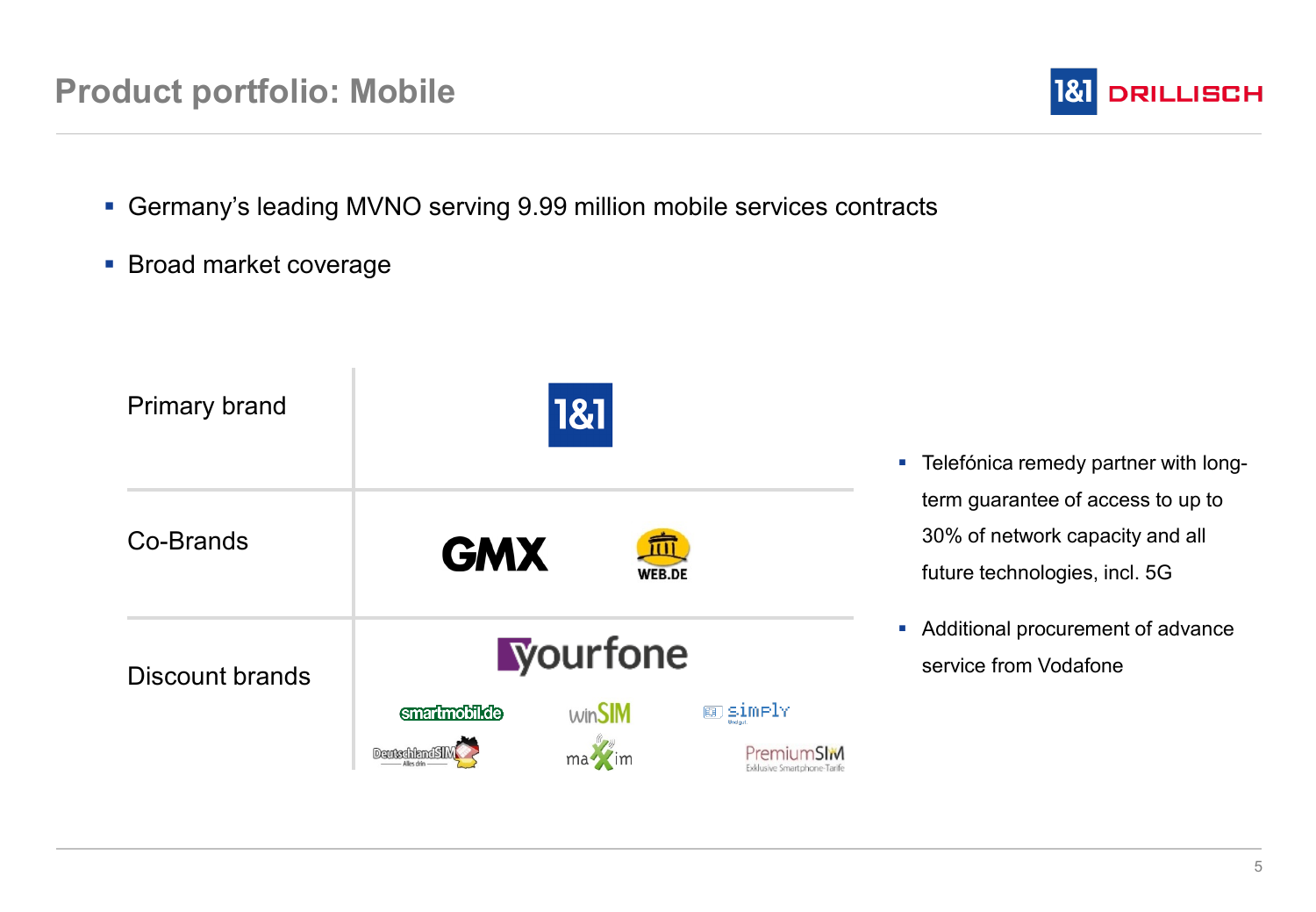

- 5x10 MHz in 3.6 GHz, available from 1 January 2021 at the latest
	- $€61$  million payable annually from 2019 until 2030
- **2x10 MHz<sup>1</sup>** in 2 GHz, available from 1 January 2026
	- $€67$  million payable annually from 2025 until 2030
- In addition: Spectrum lease of 2x10 MHz in the 2.6 GHz band based on a self-commitment by Telefónica until 31.12.2025

Acquisition and leasing of frequencies for the transition period as a cornerstone for a successful positioning as the fourth mobile network operator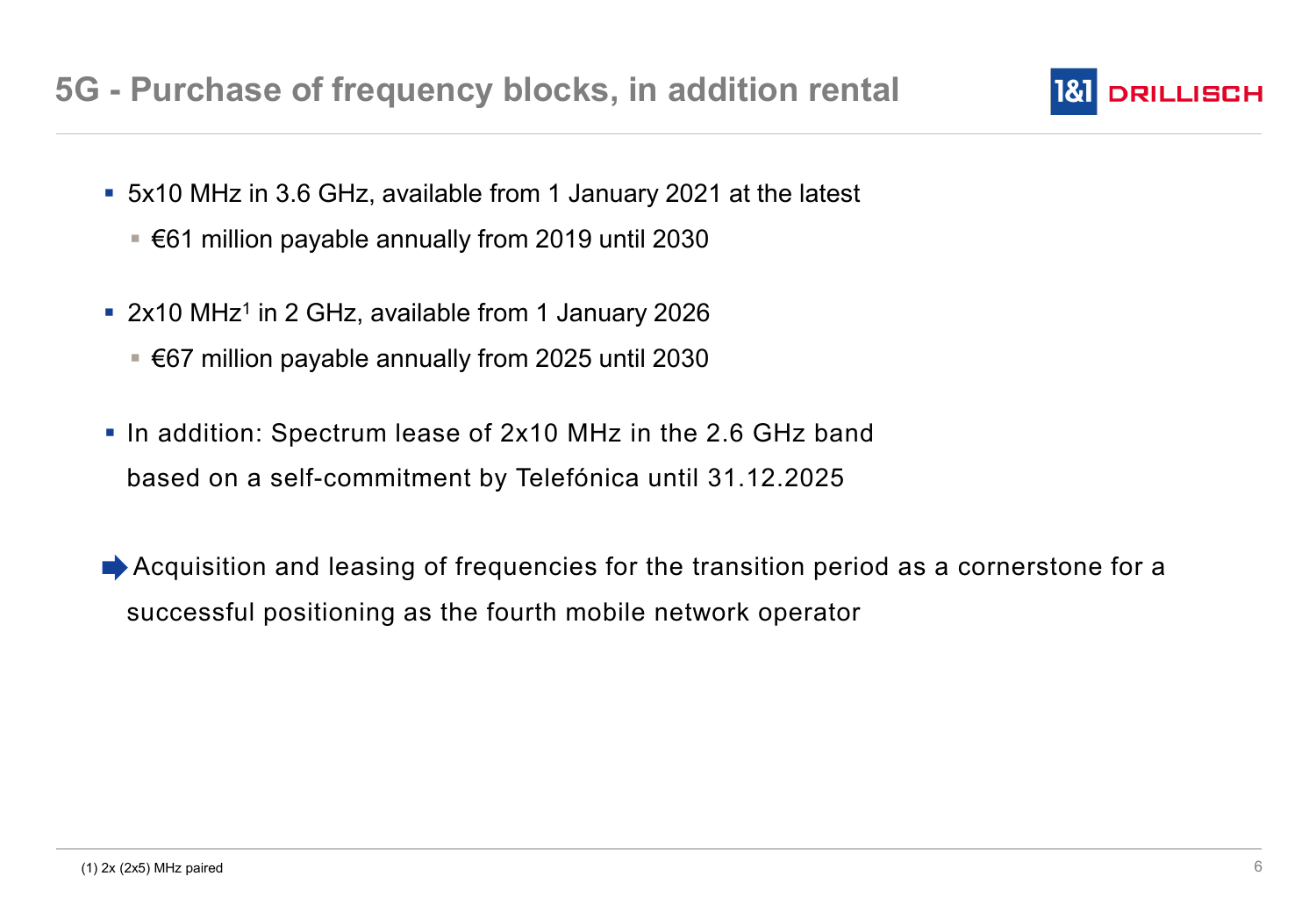



- 14.33 million customer contracts (+0.79 million) total, of which:
	- 9.99 million mobile internet (+0.79m, prev. year: +0.90m)
	- 4.34 million broadband lines (ADSL / VDSL / FTTH)
- Net Adds Mobile
	- $\blacksquare$  Q1 2019: + 170k
	- $\sim$  Q2 2019: + 210k
	- $\bullet$  Q3 2019: + 200k
	- $\sim$  Q4 2019: + 210k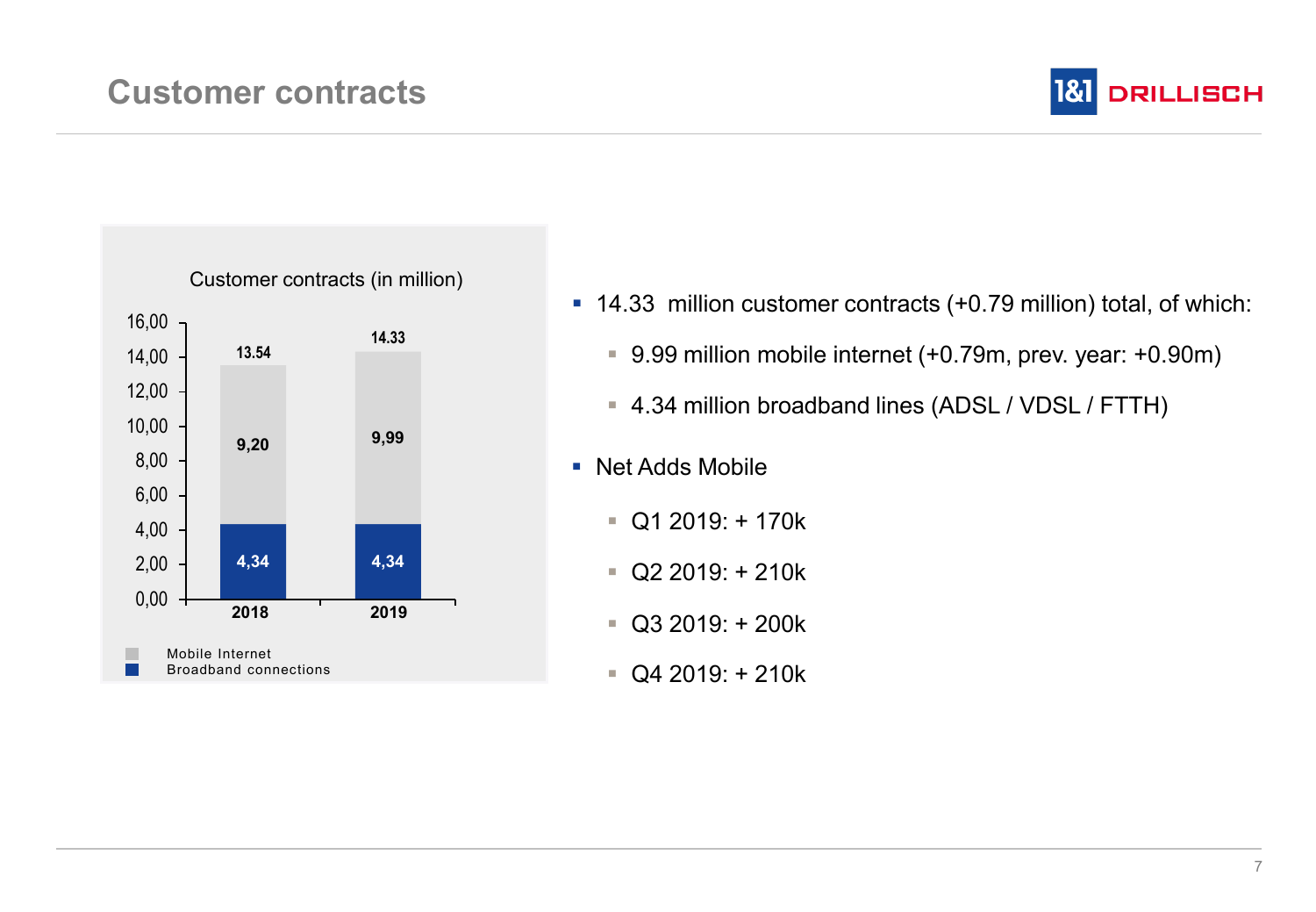



- $\blacksquare$  + 1.1 % Revenue to  $\text{\textsterling}3,674.9$  milliion
	- **EXECT** Lower sales growth due to declining, low-margin hardware business
- $\bullet$  + 3.1 % Service-Revenue to  $\epsilon$ 2,943.0 million
	- **High-margin core business in line with expectations**

8 Within the scope of the 2019 annual financial statements, 1&1 Drillisch has further adjusted the turnover statement of one 1&1 Drillisch subsidiary to the standard consolidated statement. For better comparability, the revenue and cost of sales for the 2018 financial year have also been restated. Because of these restatements, the disclosed sales revenues and cost of sales for the previous year in the segment "Access" and at Group level were each reduced by €27.9 million. The restatement has no impact on the earnings figures.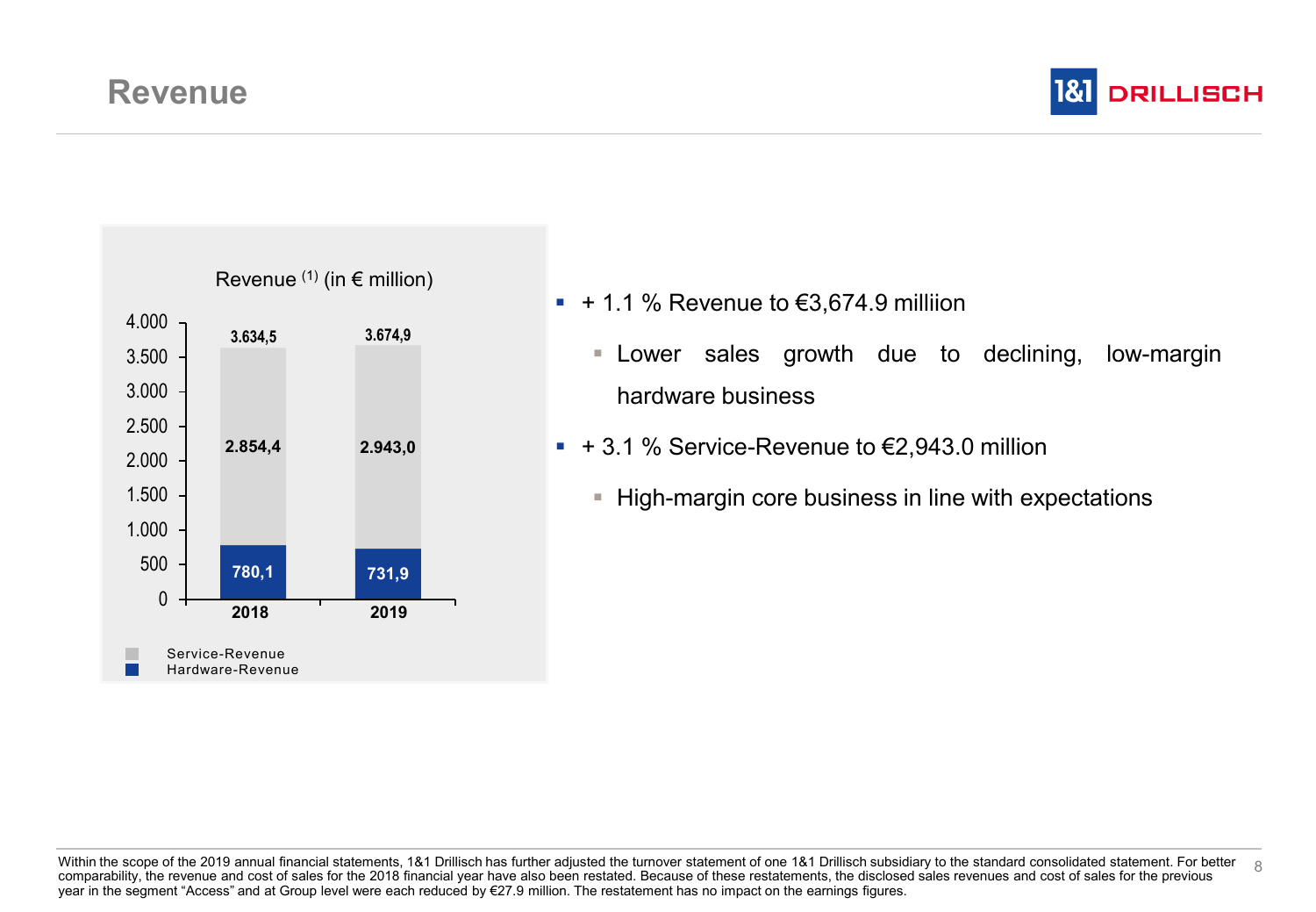#### **EBITDA**





- $-5.3$  % EBITDA to  $\epsilon$ 683.5 million
	- $+ \epsilon$ 6.9 million  $\epsilon$  from IFRS 16
	- $\epsilon$ 5.7 million initial costs for own 5G mobile network
	- $-$  €3.2 million One-Offs from integration (prev. Year:  $-$  €25.1m)
	- $-\epsilon$ 8.8 million Regulation TAL price increase (07/19)
	- $-$  €5.6 million Regulation (EU) on SMS costs (05/19)
	- €83.1 million additional costs resulting from the loss of a of a rebate from an advanced provider
- 4.8 % comparable EBITDA growth without the above-mentioned effects
- 18.6 % EBITDA (previous year: 19.9 %)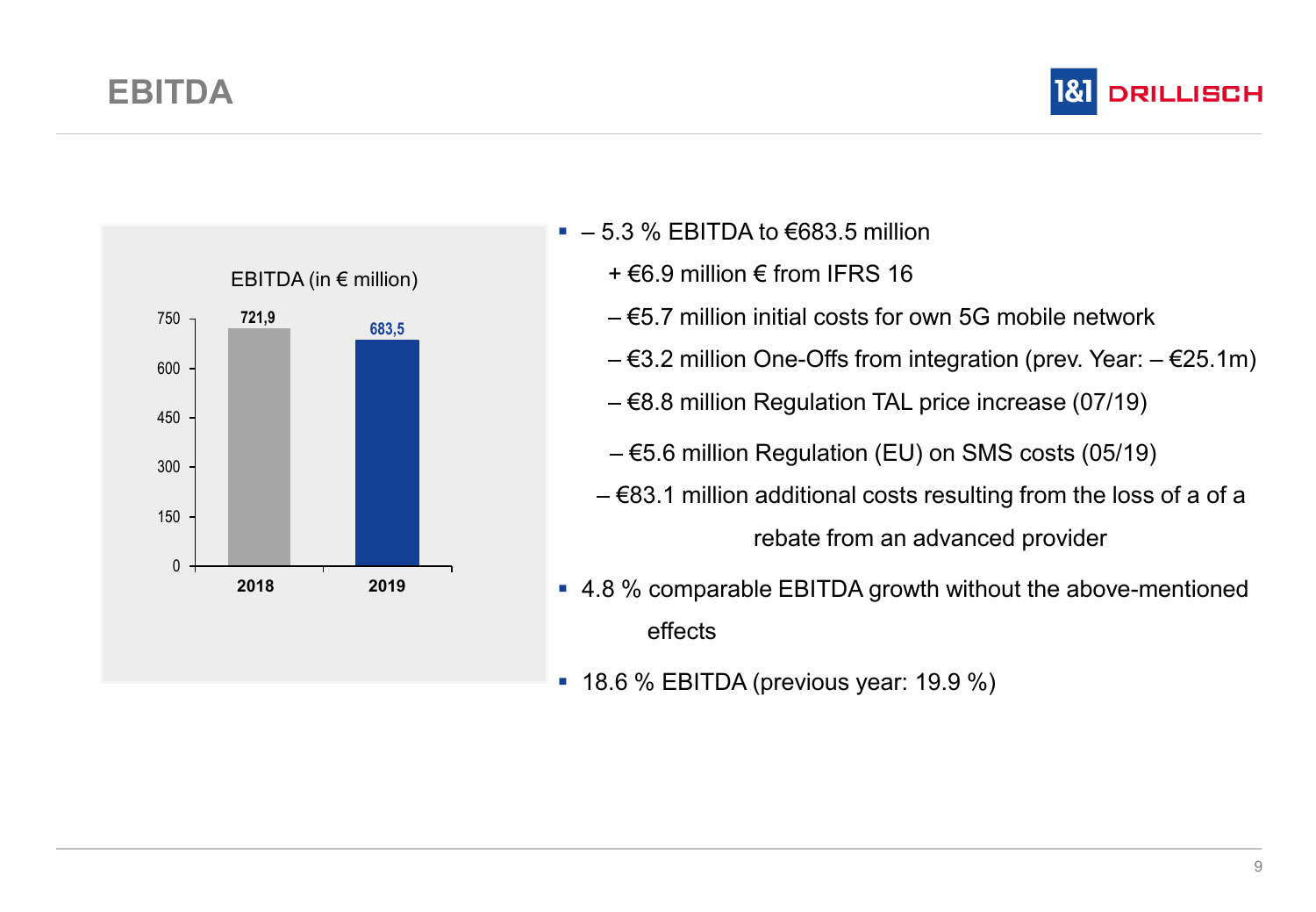

|                                | 2018     | 2019     | <b>Change</b> |
|--------------------------------|----------|----------|---------------|
| <b>Subscribers</b>             | 13.54m   | 14.33m   | $+0.79m$      |
| Revenue                        | 3,634.5m | 3,674.9m | $+1.1%$       |
| <b>Thereof Service Revenue</b> | 2,854.4m | 2,943.0m | $+3.1%$       |
| <b>EBITDA</b>                  | 721.9m   | 683.5m   | $-5.3%$       |
| <b>EBIT</b>                    | 567.2m   | 528.5m   | $-6.8%$       |
| <b>EPS</b>                     | 2.30     | 2.12     | $-7.8%$       |

■ Dividend proposal to the Annual General Meeting 2020: 0.05 € per dividend entitled share (minimum dividend according to AktG §254)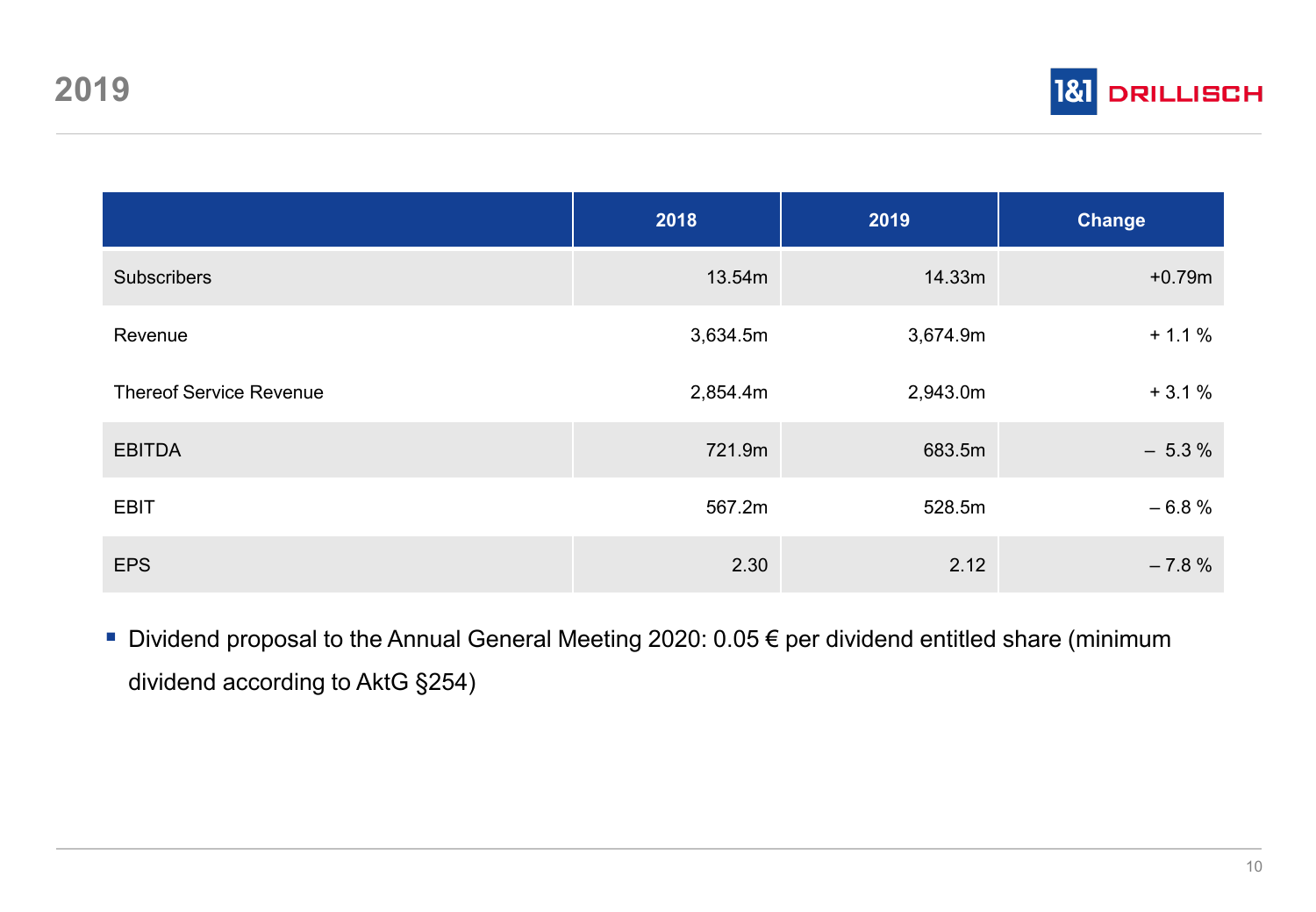

### Financial indicators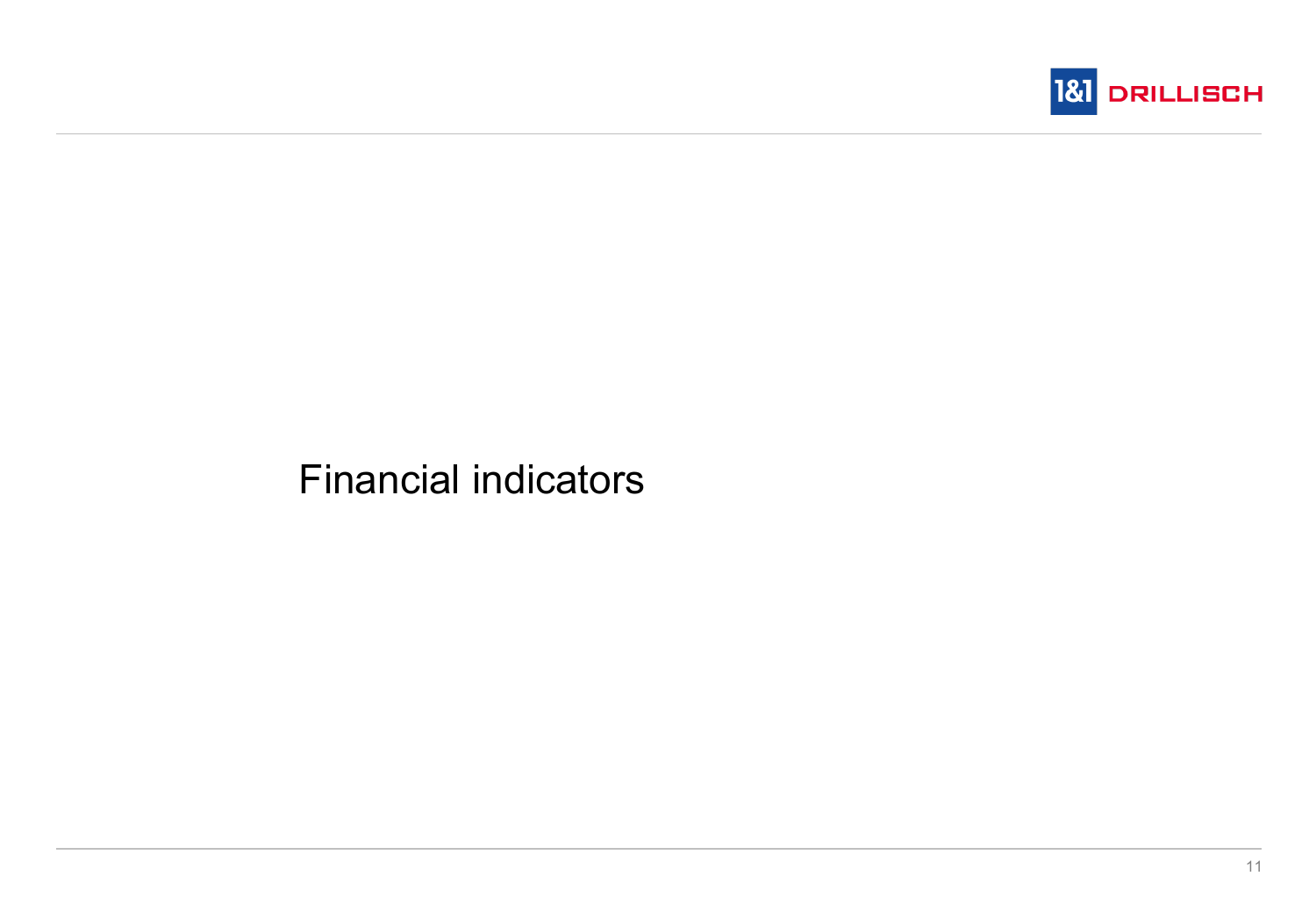#### **Earnings**



| (in $\epsilon$ million)                      | 2018       | 2019       | <b>Change</b> |
|----------------------------------------------|------------|------------|---------------|
| <b>Revenues</b>                              | 3,634.5    | 3,674.9    | $+1.1%$       |
| Cost of sales                                | $-2,527.7$ | $-2,574.7$ | $+1.9%$       |
| <b>Gross profit from turnover</b>            | 1,106.8    | 1,100.2    | $-0.6%$       |
|                                              |            |            |               |
| <b>Distribution costs</b>                    | $-399.0$   | $-426.5$   | $+6.9%$       |
| Administration costs                         | $-104.9$   | $-92.2$    | $-12.1%$      |
| Other operating expenses                     | $-1.8$     | $-3.3$     | $+80.9%$      |
| Other operating income                       | 51.4       | 33.6       | $-34.6%$      |
| Impairment losses from financial assets      | $-85.2$    | $-83.3$    | $-2.2%$       |
| <b>Profit/loss from operating activities</b> | 567.2      | 528.5      | $-6.8%$       |
|                                              |            |            |               |
| <b>Financial result</b>                      | $-4.6$     | $-6.1$     | $+32.6%$      |
| <b>Profit before taxes</b>                   | 562.6      | 522.4      | $-7.1%$       |
| Tax expenses                                 | $-156.5$   | $-148.8$   | $-4.9%$       |
|                                              |            |            |               |
| <b>Consolidated results</b>                  | 406.0      | 373.6      | $-8.0%$       |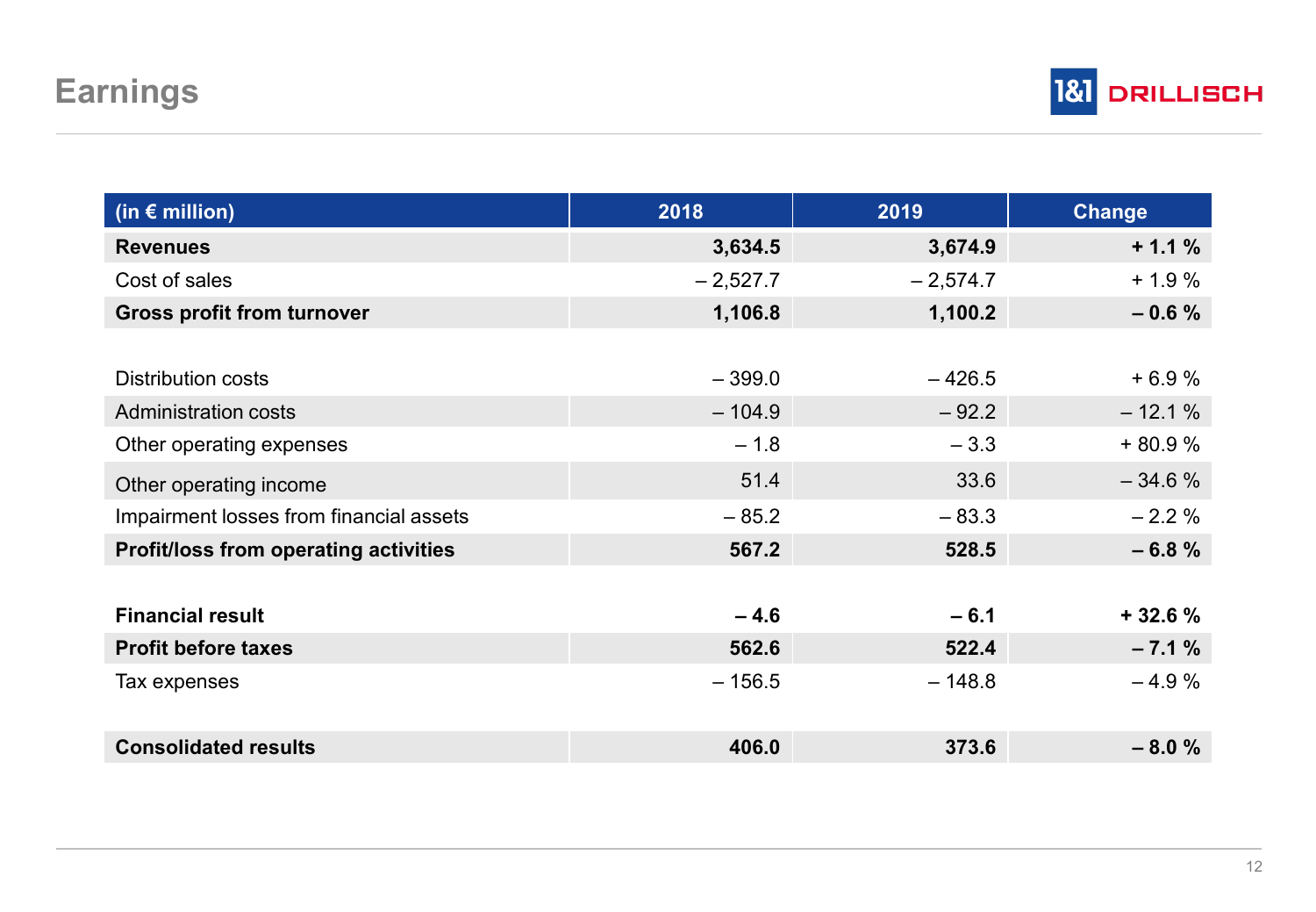

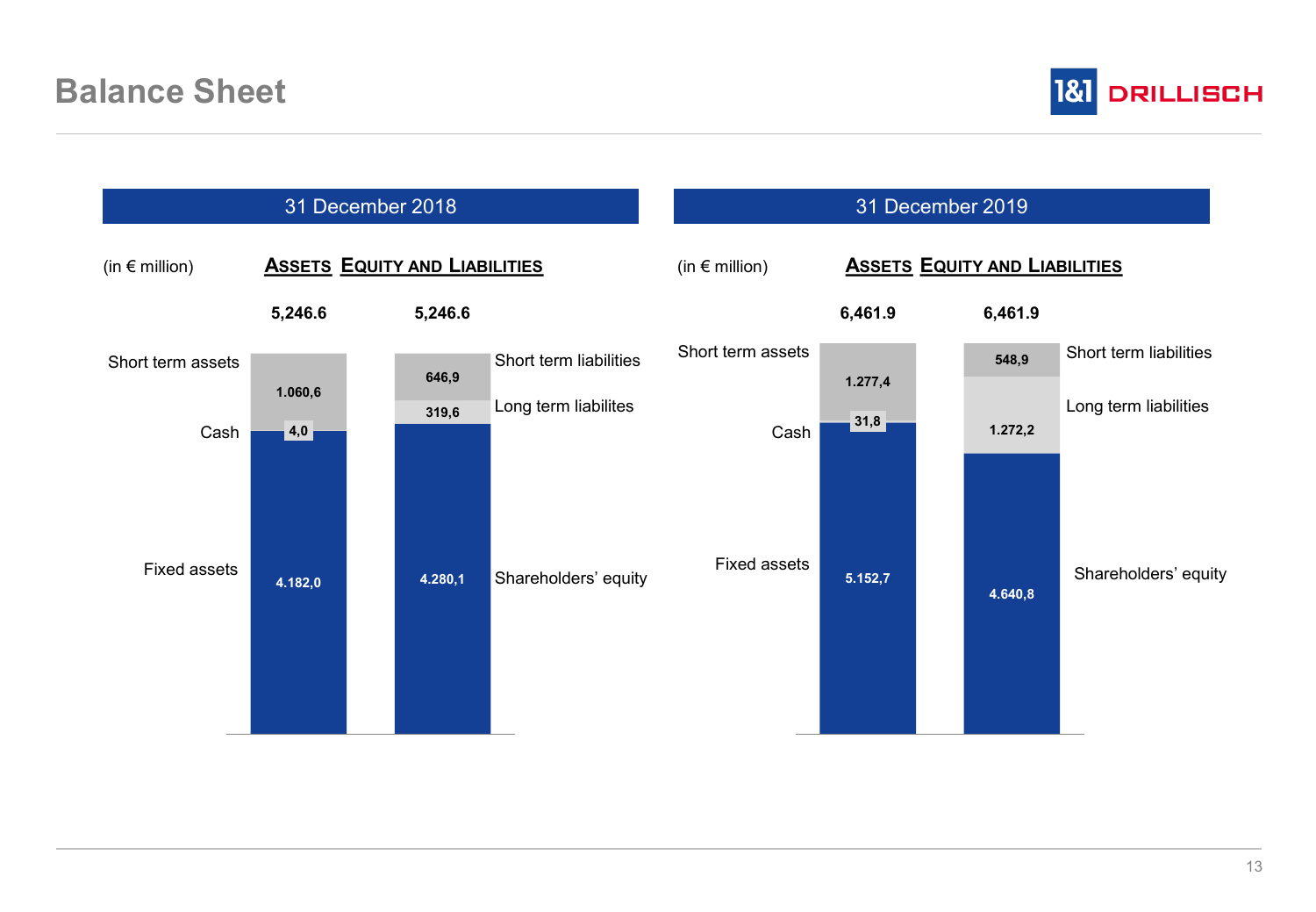#### **Cashflow**



| (in $\epsilon$ million)                          | 2018    | 2019     | <b>Change</b>          | <b>Comment</b>                                                                                                                                                                                                                                                                                                       |
|--------------------------------------------------|---------|----------|------------------------|----------------------------------------------------------------------------------------------------------------------------------------------------------------------------------------------------------------------------------------------------------------------------------------------------------------------|
| Net inflow of funds from operating<br>activities | 155.6   | 375.7    | $+141.5%$              | • Change due to significantly lower outflows for<br>hardware investments<br>$(-\epsilon 90.8$ m in 2019 vs. $-241.4$ m in 2018) and the<br>change in accrued expenses<br>$(-€5.4m)$ in 2019 vs. €130.4m in 2018)                                                                                                     |
| Cash flow from investment activities             | $-21.5$ | $-230.6$ |                        | $\bullet$ - $\epsilon$ 20.6m Capex<br>$\blacksquare$ - $\epsilon$ 210.0m Investment of free cash with UTDI                                                                                                                                                                                                           |
| Cash flow from financing activities              |         |          | $-279.8 -117.3 -58.1%$ | $\blacksquare$ - $\epsilon$ 72.7m Repayment of financial liabilities<br>(thereof €61.3m for the first instalment<br>from frequency acquisition)<br>$ \epsilon$ 8.8m Disbursement of dividends<br>$\bullet$ $ \epsilon$ 3.8m Acquisition of own stock<br>$\blacksquare$ - $\epsilon$ 32.0m Repayment of loans to UTDI |
| Free cash flow $(1)$                             | 142.6   | 355.4    | $+149.3%$              |                                                                                                                                                                                                                                                                                                                      |

(1) Definition of free cash flow: Free cash flow is calculated as the net inflow of funds from operating activities from continued operation less the investments in intangible and tangible and tangible and tangible and tan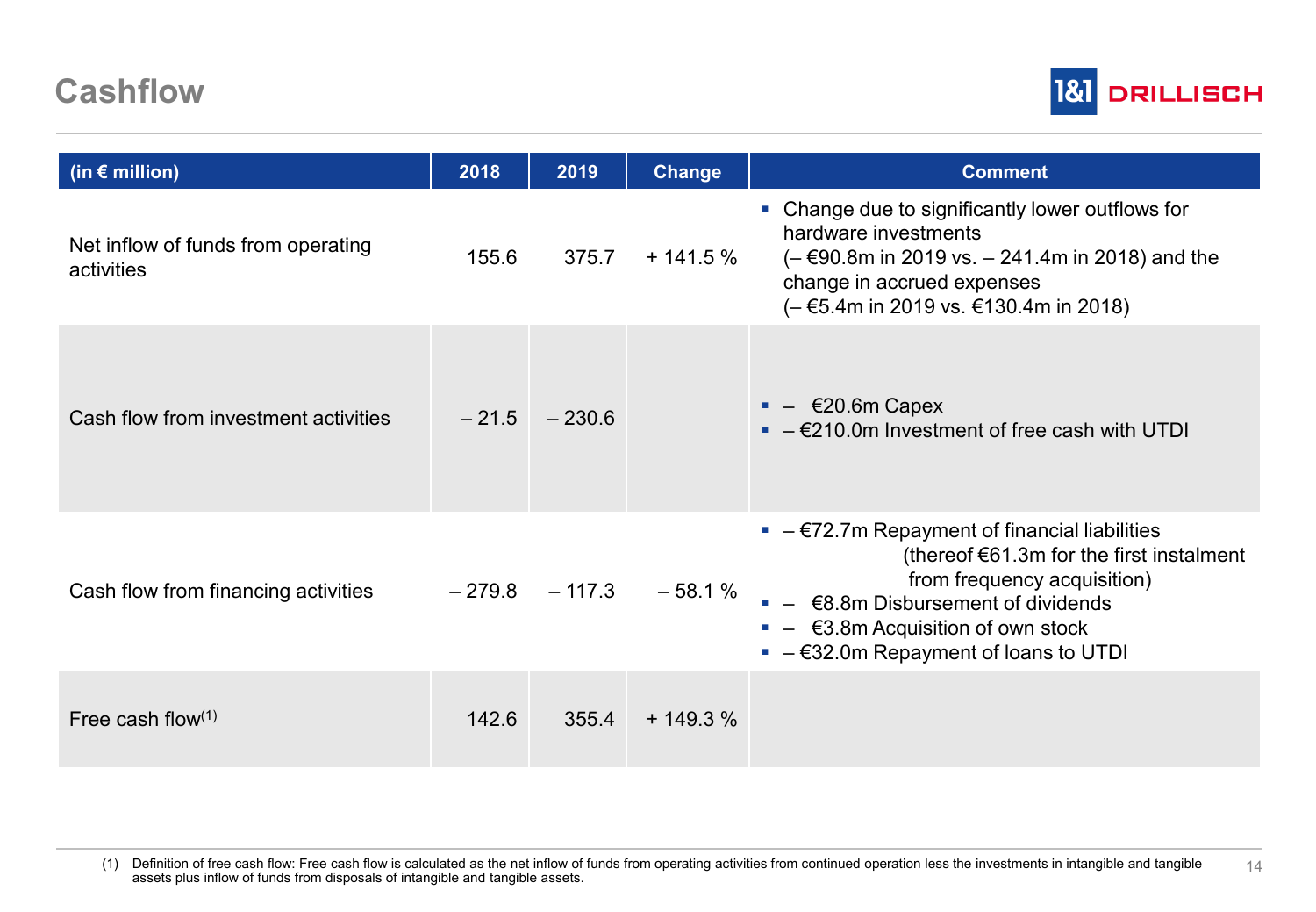#### **Bridge EBITDA to FCF (in € million)**



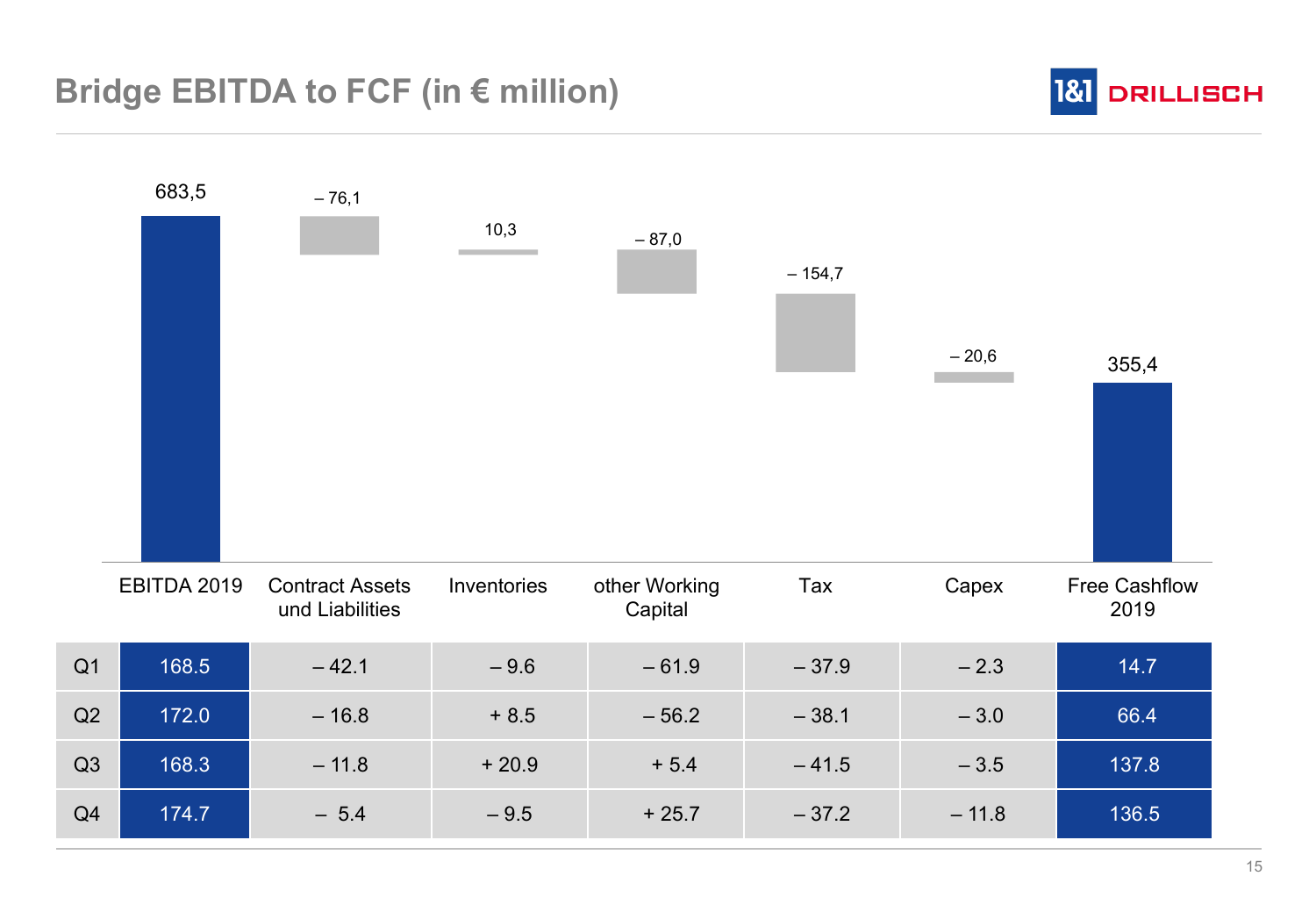

### Outlook 2020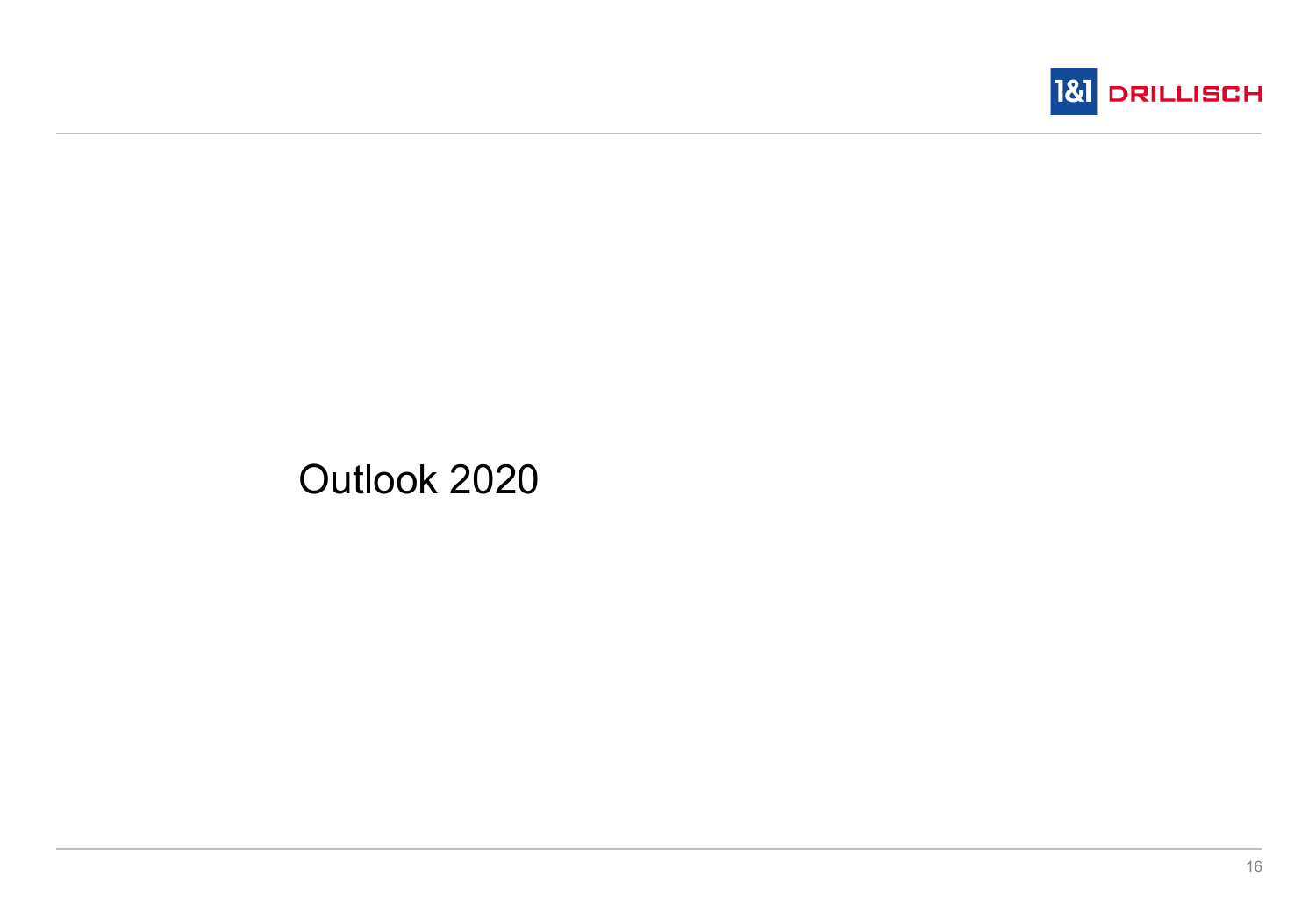#### **Preparation of the 5G network rollout**

**-** Acquisition / leasing of frequencies **negotiations on national roaming and infrastructure-sharing with the set of set ongoing EXECOOPERATION TAINS WEEN THE MODE COOPERATION IS COOPERATION TO A COOPERATION COOPERATION COOPERATION IS COOPERATION**  Expansion of the 1&1 Versatel fibre optic network **ongoing**  $\checkmark$ 



1&1

**DRILLISCH**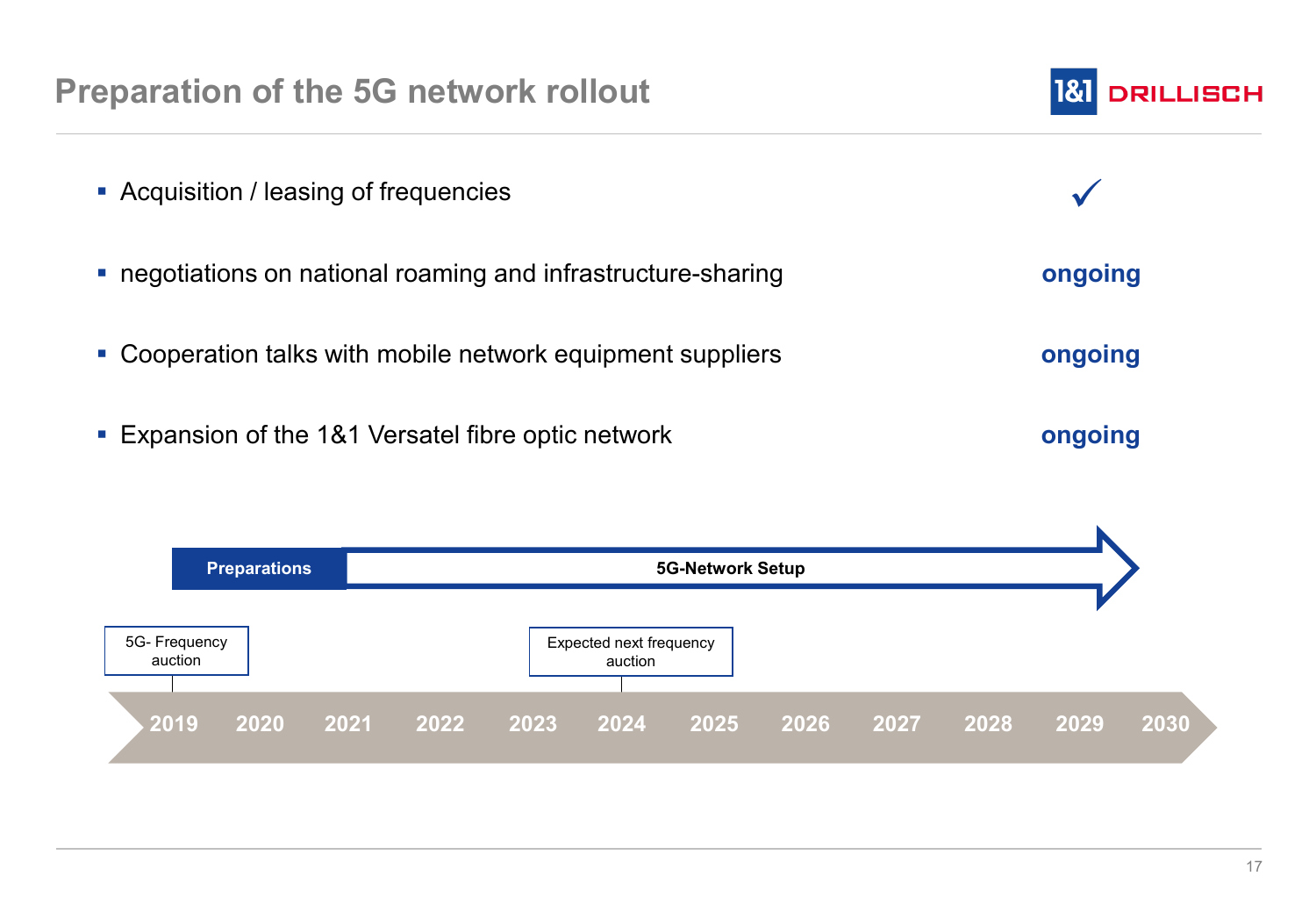

- More than 500,000 new customer contracts
- **Sales and earnings at previous year's level**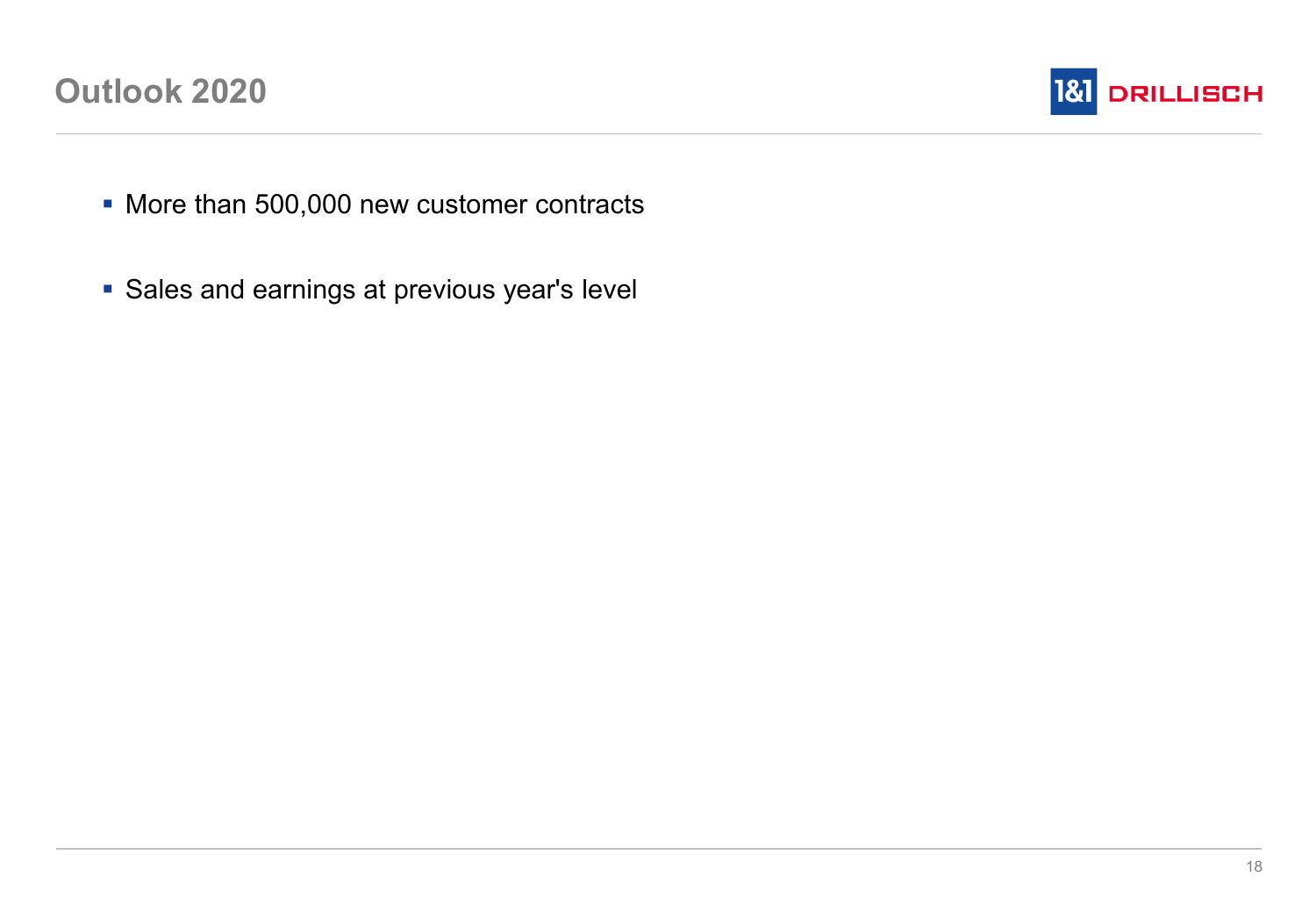March 2020



# Fiscal Year 2019 and Outlook 2020